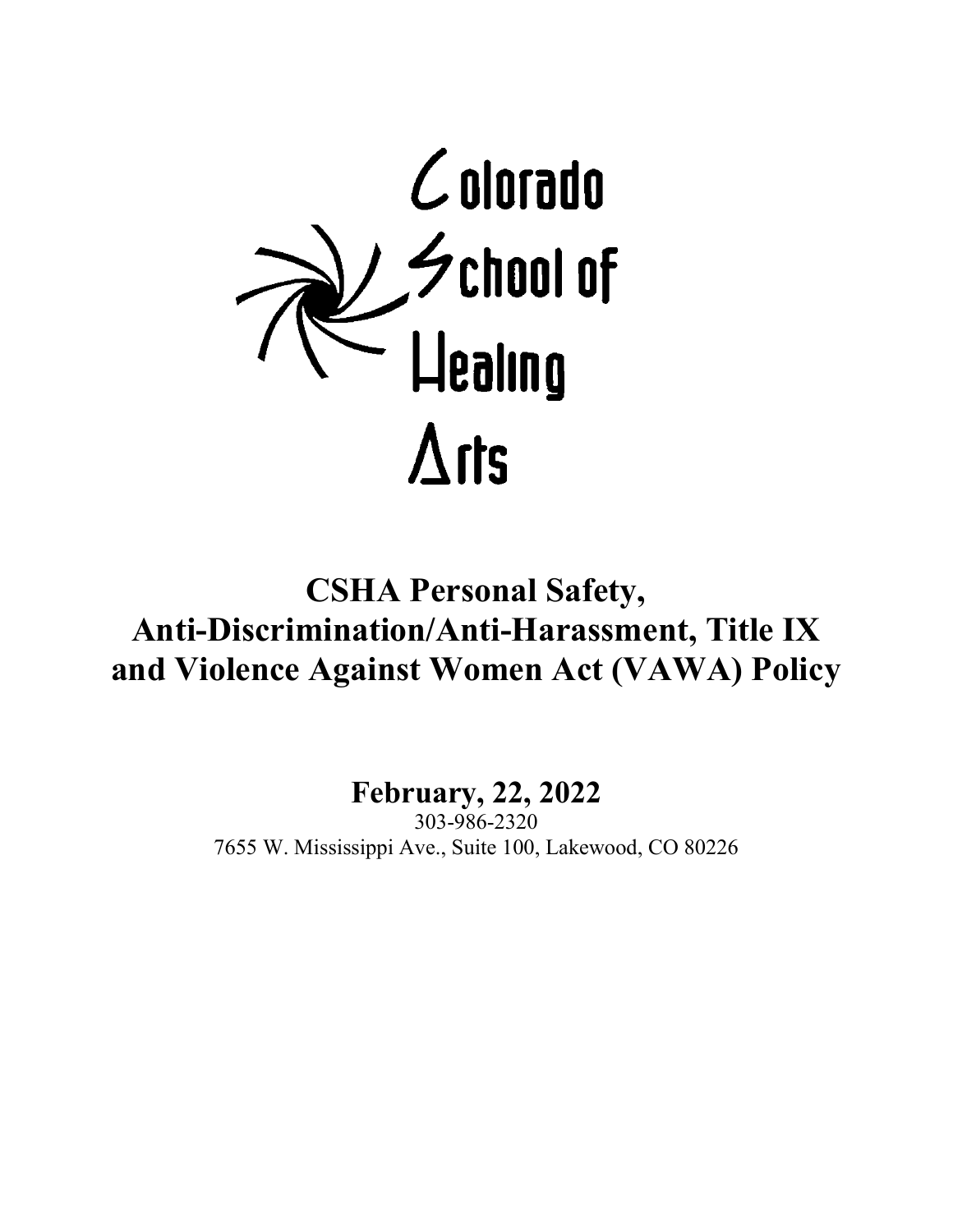# **INTENTIONALLY BLANK**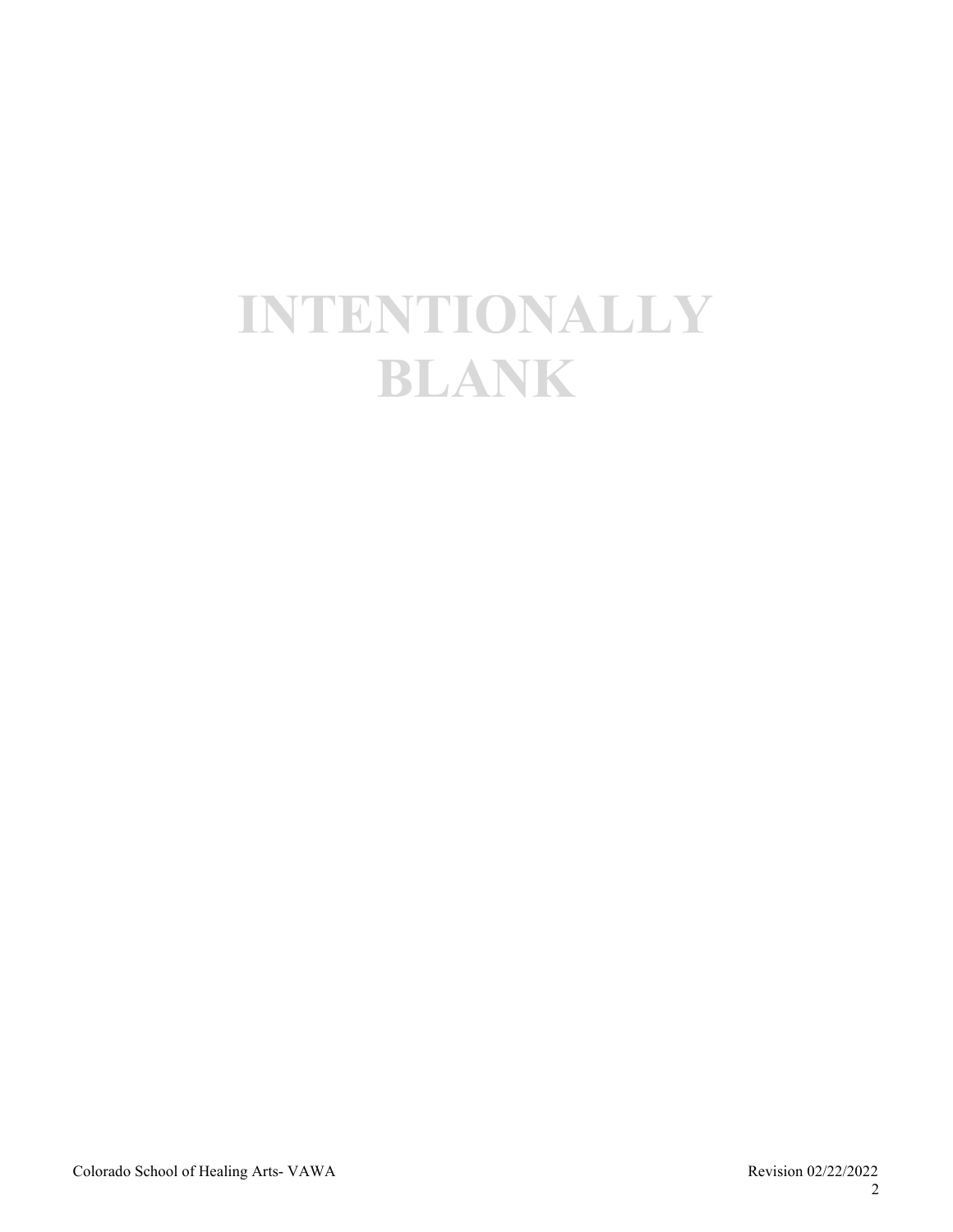### **TABLE OF CONTENTS**

| Section                                                            | Page |
|--------------------------------------------------------------------|------|
|                                                                    |      |
|                                                                    |      |
|                                                                    |      |
|                                                                    |      |
|                                                                    |      |
|                                                                    |      |
|                                                                    |      |
| Gender Identity, Gender Expression, or Sexual Orientation          |      |
|                                                                    |      |
|                                                                    |      |
| CSHA Violence Against Women Act (VAWA) Policy  8                   |      |
|                                                                    |      |
|                                                                    |      |
|                                                                    |      |
|                                                                    |      |
| Filing a Complaint for Title IX, VAWA, Discrimination, Harassment, |      |
| Hate Crimes:                                                       |      |
|                                                                    |      |
| Retaliation:                                                       | 12   |
|                                                                    |      |
|                                                                    |      |
| Community Resources - Domestic Violence / Sexual Assault 13        |      |
| 24-Hour Domestic Violence, Crisis Lines, and Shelters  13          |      |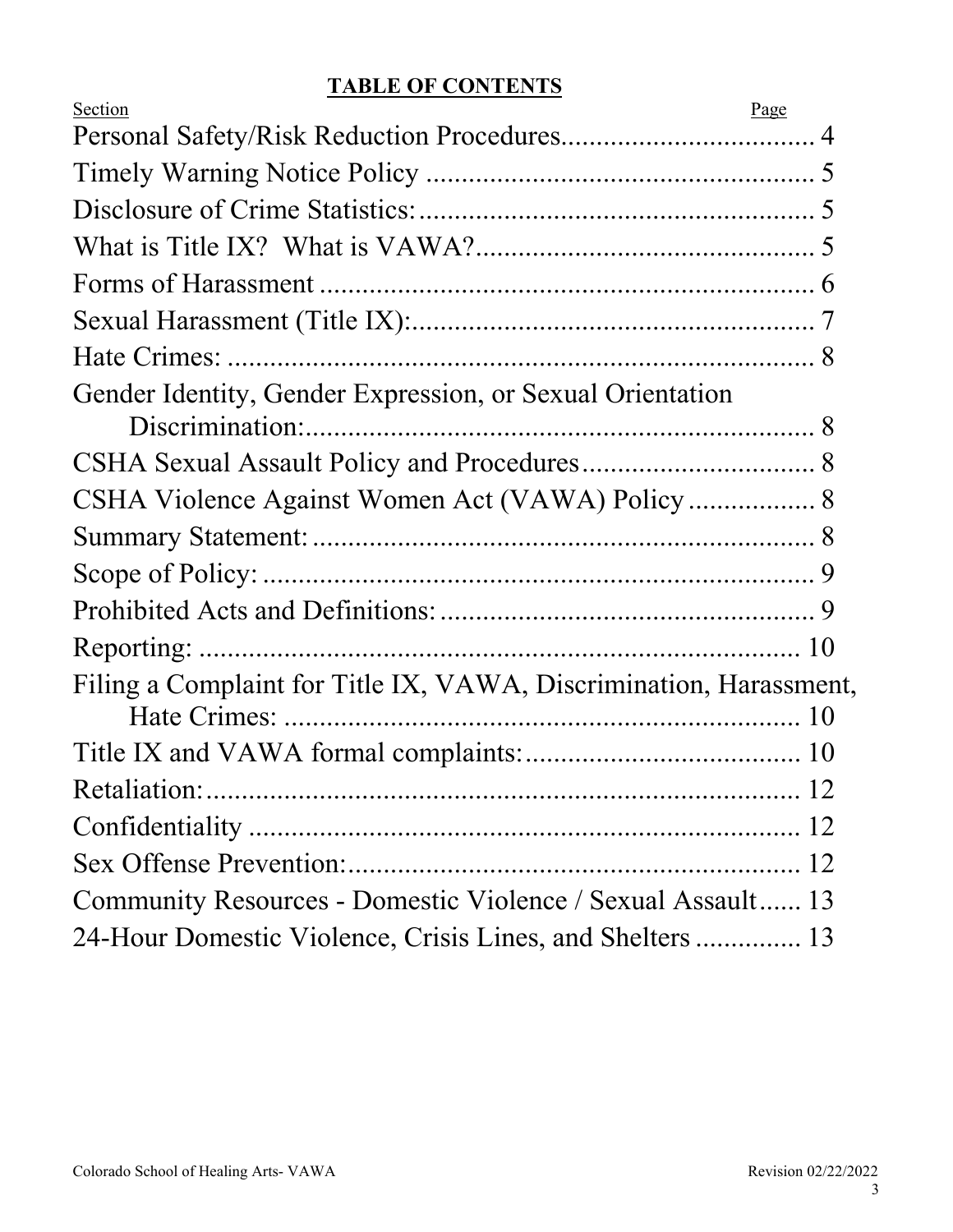## **Personal Safety/Risk Reduction Procedures**

#### **\*Note: In the event of suspicious or criminal activity, get to a safe place and promptly call 911.**

Personal safety and property security at CSHA is everyone's responsibility. The school urges all members of the community to participate in making the community as safe as possible. Please wear your nametag. If members of the community develop sensible security habits, they can assist the school in safeguarding personal property and school property. Please check the bulletin board on the 2<sup>nd</sup> floor for information on personal safety and Violence Against Women Act (VAWA).

#### *If You Sense a Potential Threat:*

- Assess the situation and then take action. You will have to decide how immediate the threat is and how decisive your action should be.
- Move away from the potential threat.
- Join any group of people nearby.
- Go to a well-lit public place and call 911.
- If you believe the threat is imminent, and you see people nearby to help; yell, scream, or make a commotion any way you can. If your key-fob has a panic button, please use that as well.
- If you see someone else in trouble, call 911.
- After you have avoided a potential threat, call 911.

#### *Possible Situations That Could Indicate a Potential Threat:*

- Unusual noises, such as gunshots, screaming and/or anything suggestive of foul play, danger or illegal activity. Call 911 immediately.
- Open or broken doors/windows, which could signify a possible burglary in progress or the scene of a completed crime.
- Person(s) sitting in a parked car for an extended time.
- A vehicle driving slowly in the parking lot at night with its lights off.

#### *Walking Alone to School or on the School Campus/Parking Lot:*

- Walk purposefully, briskly, and keep moving.
- Avoid traveling the same route every day.
- Be mindful of your environment; limit phone viewing while walking.
- Have keys ready when approaching a locked door.
- If dropped off by a friend or taxi, ask the driver to wait until safely inside.
- Arrange a buddy system with someone you know to walk to and from the building.
- Stay alert to surroundings and trust your personal instincts.

#### *Safety in Your Car:*

- Have the car keys ready when approaching a vehicle and check to make sure no one is hiding inside. Lock your doors immediately, once inside the car.
- Park in a well-lit designated parking area.
- Keep all valuables, backpacks and book bags out of sight in the trunk of the vehicle.
- **ALWAYS LOCK YOUR CAR!**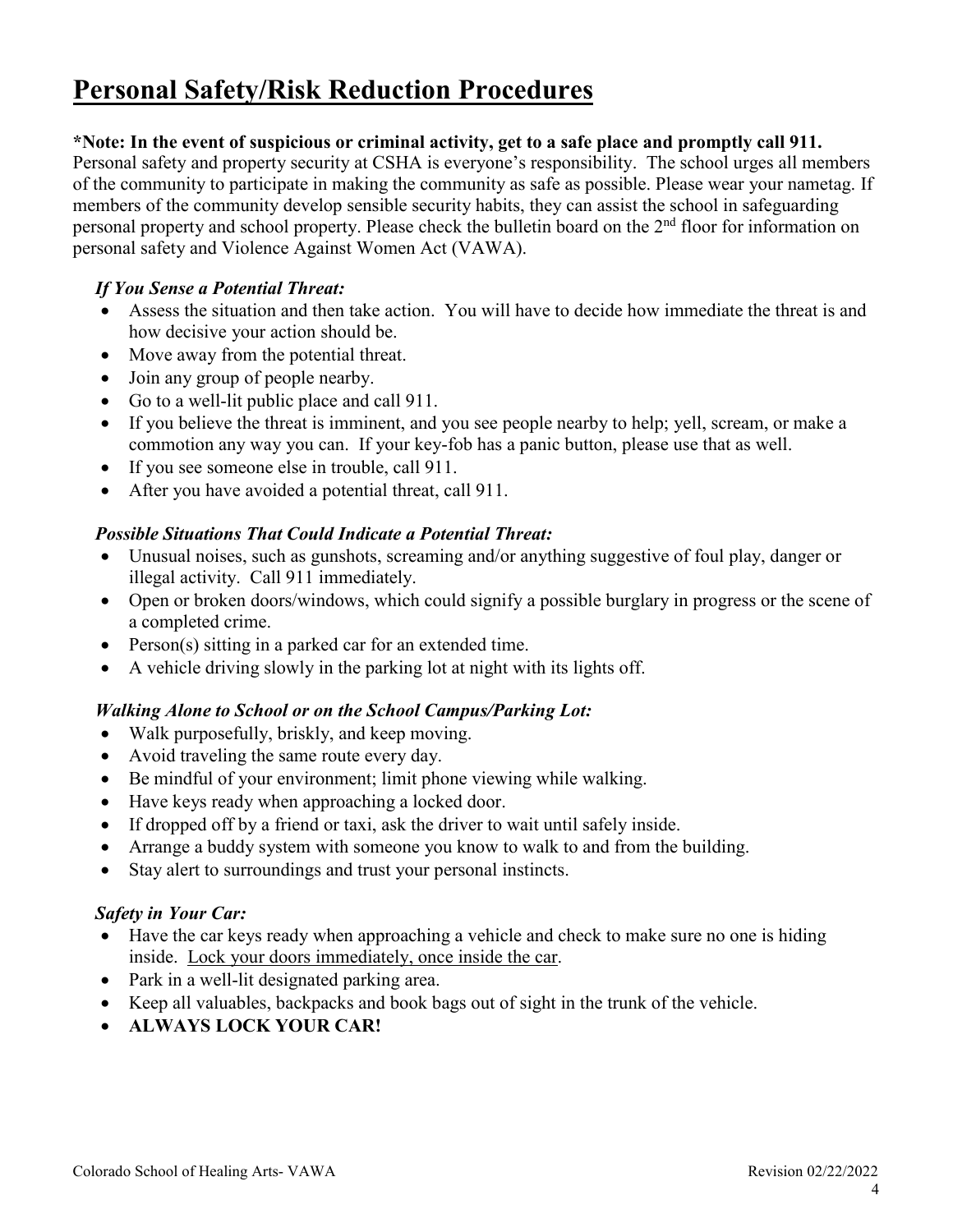#### **Timely Warning Notice Policy**

In the event that a situation arises that in the judgment of the Administration, constitutes a serious, an immediate or ongoing threat to the health or safety of the CSHA Community, a campus wide "timely warning" will be issued if at all possible. The warning will be issued over the school PA system, by direct contact, by phone, by the CSHA Text Notification System, and/or by email. For weather related notices, the warning will be issued by direct contact, by local or social media, and/or the CSHA Text Notification System.

#### **Disclosure of Crime Statistics:**

A crime is reported when it is brought to the attention of a school authority (any official who has the authority to institute corrective measures) or the local police by a victim, witness, third party or even the offender. Disclosure of crime reports must occur regardless of whether any of the individuals involved either in the crime itself, or in the reporting of the crime are associated with the institution. Alleged criminal incidents will be reported even if no investigation by the police or school authority occurs that could result in a finding of guilt or responsibility.

Please refer to the school's website for the Annual Security Report [https://www.csha.net](https://www.csha.net/)

## What is Title IX? What is VAWA?

**Title IX of the Education Amendments of 1972** is codified into law in 20 U.S.C. § 1681 and 30 C.F.R. Part 106. This law prohibits Gender Discrimination and provides that "no person in the United States shall, on the basis of sex, be excluded from participation in, be denied the benefits of, or be subjected to discrimination under any educational program or activity receiving federal financial assistance." Gender Discrimination includes, but is not limited to, Sexual Harassment and Sexual Assault.

**The Violence Against Women Reauthorization Act of 2013 (VAWA)** requires the School to provide a prompt and equitable procedure for resolving complaints of dating violence, domestic violence and stalking.

If your concern is not a Title IX, VAWA or Discrimination complaint, please refer to the Student Satisfaction and Complaint Procedure in the Student Policy and Procedures Handbook or the Employee Handbook. To file a Title IX, VAWA, or Discrimination complaint - see below.

- Student grievances or Employee grievances
	- Student/Teacher or Student/Staff or Student/Student misunderstandings -see Student Policy and Procedure Handbook
		- If the student's concern relates to a potential misunderstanding, it is the hope that both parties commit to immediate communication with the intent of resolution. If the student remains unsatisfied, the student or employee may provide a verbal or written complaint to the the Director of Education. The Director of Education will review the complaint, talk to the relevant parties and provide a response. If still unsatisfied, a student may direct the complaint to the school Director.
	- Employee/Employee or Employee/Administration or Employee/Student misunderstandings.
		- If the employee's concern relates to a potential misunderstanding, it is the hope that both parties commit to immediate communication with the intent of resolution. If the employee remains unsatisfied, the employee may provide a verbal or written complaint to the Director. The Director will review the complaint, talk to the relevant parties and provide a response.
- Title IX concerns see reporting procedure below for:
	- Unwelcome conduct that is pervasive and severe.
	- Quid Pro Quo threats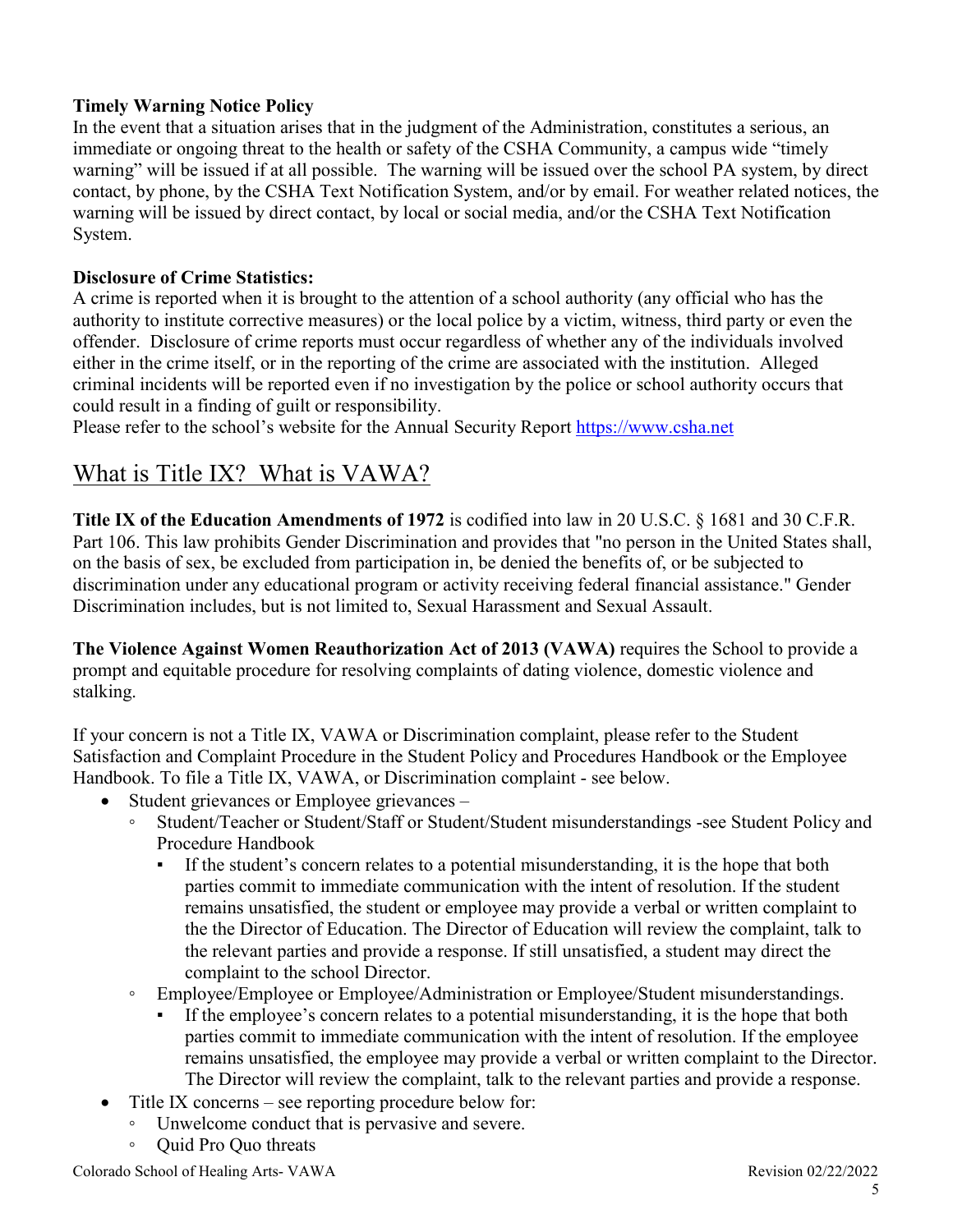- Sexual Assault
- VAWA concerns see reporting procedure below for:
	- Sexual violence
	- Dating violence
	- Domestic violence
	- Stalking
- Discrimination/Harassment see reporting procedure below.

## CSHA Title IX, Discrimination, Anti-Harassment Policy and Procedures

It is the policy of the Colorado School of Healing Arts (CSHA) to maintain a learning environment that is free from discrimination or harassment because of an individual's race, sex, gender, sexual orientation, gender identity, gender expression, religion, age, color, creed, national or ethnic origin, physical, mental, or sensory disability, marital status, genetic information, and/or status as an honorably discharged veteran or member of the military.

CSHA will promptly investigate all complaints, verbal or written, of harassment, sexual harassment or sexual misconduct/violence, take appropriate action to protect individuals from further harassment, and, if it determines that unlawful harassment occurred, appropriately discipline any student, teacher, administrator or other school personnel who is found to have violated this policy, and/or to take other appropriate action reasonably calculated to end the harassment.

CSHA is committed to support survivors of sexual misconduct, without sacrificing important safeguards to ensure a fair and transparent process and to providing a prompt, effective and unbiased resolution of allegations of discrimination and harassment. The school grievance policies are to be used for complaints of discrimination on the basis of sex as required by Title IX of the Education Amendments of 1972 (34 C.F.R. 106.8(b)). These grievance procedures are also to be used for complaints of discrimination on the basis of disability filed under Section 504 of the Rehabilitation Act of 1973 (34 C.F.R. 104.7(b)), and on the basis of age filed under the Age Discrimination Act of 1975 (C.F.R. 110.25(b)).

As a member of the school community, you have the right to file complaints of discrimination and harassment. Complaint investigations will be conducted in a respectful, transparent and unbiased manner consistent with CSHA policies and procedures.

All members of the CSHA community are expected to comply with the terms and conditions of this policy and to take appropriate measures to ensure that prohibited conduct does not occur. Disciplinary action, up to and including dismissal from the school with no opportunity for re-admission, will be taken against any student who is in violation of this policy.

## **Forms of Harassment**

Forms of harassment may include but are not limited to:

- Verbal: sexual innuendos, racial or sexual epithets, slurs, off-color jokes, propositions, threats or suggestive/insulting sounds
- Non-Verbal: derogatory cartoons or drawings, suggestive photos, pictures, objects or gestures
- Physical: any unwanted physical contact (including touching outside the context of a supervised massage school setting), physical interference or assault
- Other: making threats or reprisals of any kind for any reason

What to do if you believe you have been a victim of harassment or discrimination: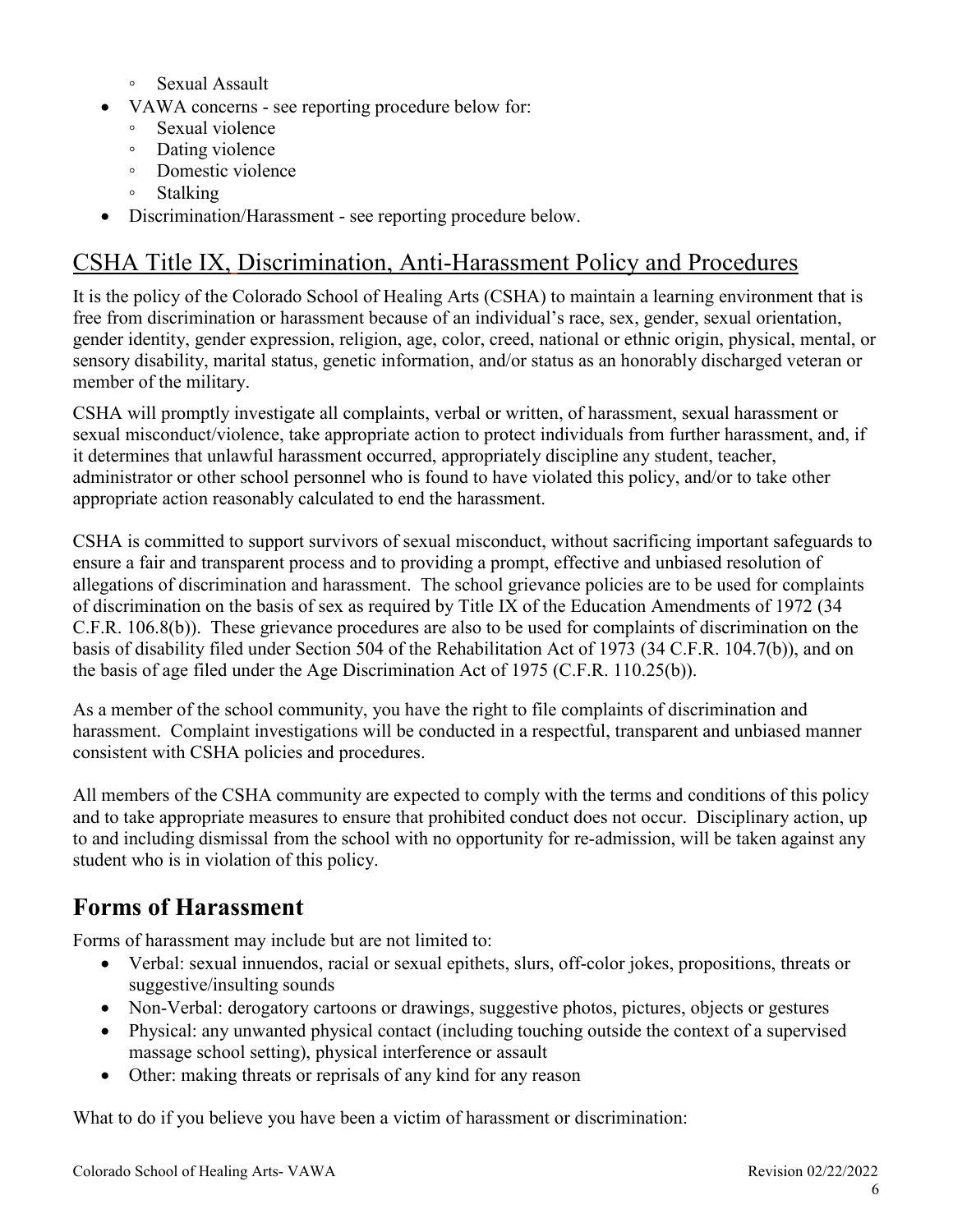- Do not remain silent. *Tell the harasser that you find their conduct offensive and unwelcome and that you want the conduct to stop immediately*.
- You may find it helpful to keep a log of all incidents detailing the date, time, place and all individuals involved including any witnesses to the incident.

Harassment of any type will not be tolerated. *If a student or employee becomes aware of any behavior that may constitute harassment, it is the responsibility of that person to report such conduct*:

- Students should notify the Director of Education (Kris Will), the Director/VAWA Coordinator (Chris Smith) and/or the Assistant Director/Title IX Coordinator (Amy Chavez).
- Employees should notify the Assistant Director/Title IX Coordinator, Amy Chavez.

#### **Sexual Harassment (Title IX):**

Sexual harassment does not refer to behavior or occasional compliments of a socially acceptable nature. Sexual harassment refers to a behavior that is unwelcome, whether those involved are in a subordinatesupervisory relationship, faculty-student relationship, employee-student relationship, student-student relationship or employee-employee relationship. Sexual advances, requests for sexual favors, or other verbal or physical conduct of a sexual nature constitutes sexual harassment when:

- Unwelcome conduct: Harassment that is pervasive and severe enough that it has the purpose or effect of interfering with the student/employee's performance or creating an environment which is intimidating, hostile or offensive to the student/employee.
- Quid Pro Quo: An employee threatens or suggests, either directly or indirectly, that a student's refusal to submit to sexual advances will adversely affect the student's grades, progress, evaluations, advancement or any other aspect of academics.
- Sexual Assault: Sexual violence and Physical assault of a sexual nature. See CSHA Sexual Assault Policies and Procedures

Examples of conduct which constitutes sexual harassment include but are not limited to:

- 1. Sexual advances.
- 2. Graffiti or displays of images of a sexual nature.
- 3. Sexual gestures.
- 4. Sexual or dirty jokes.
- 5. Unwanted, offensive, and/or uninvited comments about another's physical appearance.
- 6. Persistent attempts to change a professional relationship into an amorous relationship.
- 7. Touching one's own self sexually or talking about one's sexual activity in front of others.
- 8. Spreading rumors about or rating others as to sexual activity or performance.
- 9. Other unwelcome sexual behavior or words, including demands for sexual favors, when accompanied by implied or overt threats concerning an individual's educational or work status or implied or overt promises of preferential treatment.
- 10. Videotaping or photographing someone without their consent.
- 11. Any of the above carried out via internet, social media or other forms of correspondence.
- 12. Touching, patting, grabbing or pinching another person's intimate parts, whether that person is of the same sex or the opposite sex.
- 13. Unwelcome, unnecessary, sexually motivated or inappropriate patting, pinching or physical contact. This prohibition does not preclude legitimate, non-sexual physical conduct such as the use of necessary restraints to avoid physical harm to persons or property, or conduct such as a consoling hug or demonstration of massage techniques, correction of body mechanics and massage exchanges.
- 14. Physical assault; Coercing, forcing or attempting to coerce or force sexual intercourse or a sexual act on another. (See Sexual Assault section below).
- 15. Acts of voyeurism or deliberate attempts to invade another's privacy.

Note: Students, teachers, faculty, and others should enjoy free speech and academic freedom protections even when speech or expression is *accidentally* offensive. As a massage school, we understand that creating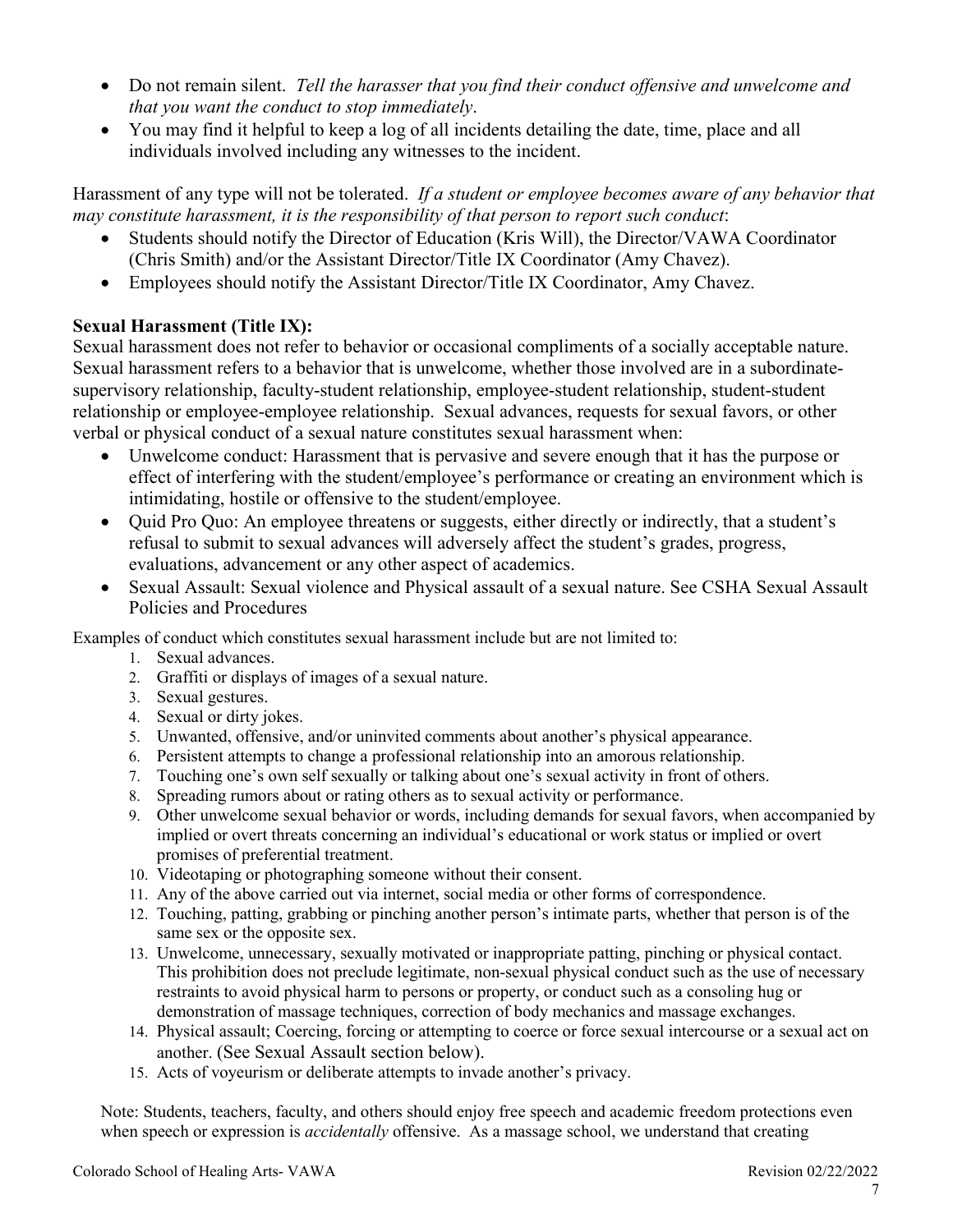professional therapeutic relationships, with trust and safety is a learned skill and intention that requires a larger commitment to caring, gentle, non-offensive speech, interactions and behaviors.

#### **Hate Crimes:**

Hate crimes are defined as a bias, bullying, harassment, verbal abuse or violent act that occurs when a perpetrator targets a victim because of membership or affiliation in a certain group. Such groups may include, but are not limited to ethnicity, gender identity, gender expression, nationality, physical, mental or sensory disability, religion, sexual orientation and/or status as a veteran or member of the military. While discrimination based on these factors may be distinguished from sexual harassment, this type of conduct may contribute to the creation of a hostile work or academic environment.

#### **Gender Identity, Gender Expression, or Sexual Orientation Discrimination:**

Harassment that is not sexual in nature but is based on gender, gender identity, gender expression, sex or gender stereotyping, or sexual orientation is also prohibited as part of CSHA's nondiscrimination policy when it denies or limits a person's ability to participate or benefit from the school's educational programs, employment or services. While discrimination based on these factors may be distinguished from sexual harassment, this type of discrimination may contribute to the creation of a hostile work or academic environment.

## **CSHA Sexual Assault Policy and Procedures**

- In the event of a sexual offense, students should contact 911 immediately and contact either of the Directors of Education or other available school authority. For proof of a criminal offense, it is extremely important to preserve any evidence.
	- o Students may request assistance from the Education department in calling 911.
	- o Students may decline to notify 911 and will continue to receive support from CSHA.
- In the event an individual wishes to find counseling services for victims of sexual assault, contact one of the Directors of Education or VAWA coordinator. For a listing of resources, please see the Community Resource section.
- If the victim is in need of a change in class or schedule due to the assault, a request should be made by the victim to the Director of Education. Every effort will be made to accommodate this request. The student will be notified of the options.

In the event of a school disciplinary action in cases of an alleged sexual offense:

- Both the complainant and the respondent are entitled to the same opportunities to have an advisor present during an investigation/hearing and,
- Both the complainant and the respondent must be informed of the outcome of any school investigation/hearing brought alleging a sexual offense.

## **CSHA Violence Against Women Act (VAWA) Policy**

#### **Summary Statement:**

Everyone at the Colorado School of Healing Arts has the right to feel respected and safe. Colorado School of Healing Arts wishes to provide a school environment that is safe, conducive to learning and free from harassment, exploitation, or intimidation.

CSHA prohibits sexual harassment and sexual violence. Such behavior violates both the law and the CSHA Student and Employee Code of Conduct. The school will respond promptly and efficiently to reports of sexual harassment and sexual violence and will take appropriate action to prevent, to correct, and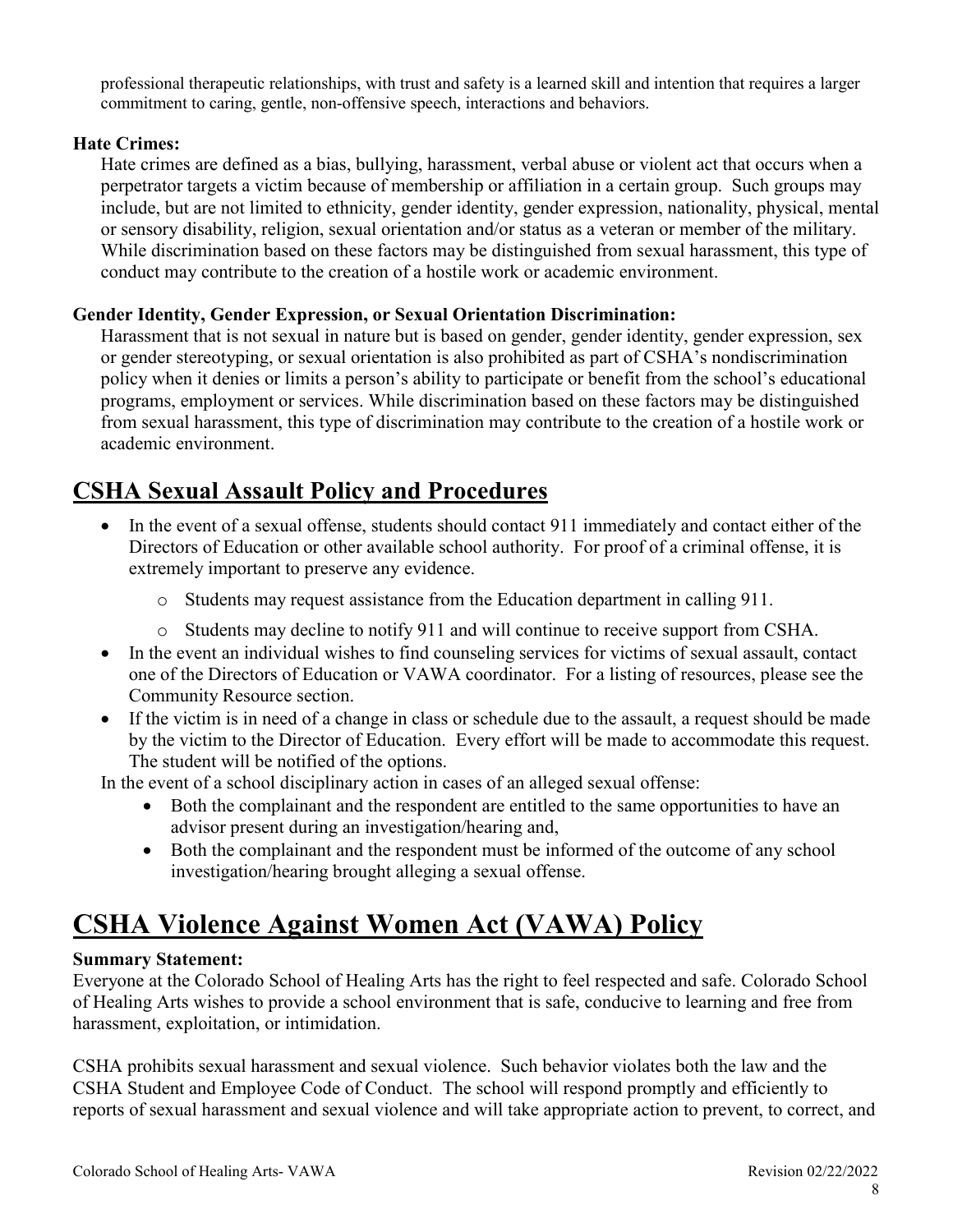when necessary, discipline behavior that constitutes sexual harassment and/or sexual violence, or otherwise violates the Violence Against Women Act (herein referred to as the "VAWA Policy"). This policy in its entirety, provides a written explanation of available rights and options, including procedures to follow, when the school receives a report that a student or employee has been a victim of domestic violence, dating violence, sexual assault, or stalking, whether the offense occurred on or off the school property or in connection with any school sponsored event.

#### **Scope of Policy:**

This VAWA policy applies to all CSHA employees and students.

#### **Prohibited Acts and Definitions:**

In compliance with the Violence Against Women Act (VAWA), the VA Policy prohibits sexual harassment, domestic violence, sexual assault, stalking and other acts as defined below:

- *Sexual Harassment* is defined as unwelcomed sexual advances, requests for sexual favors and other verbal, non-verbal, or physical conduct of a sexual nature. Sexual harassment is conduct that explicitly or implicitly affects a person's employment or education or interferes with a person's work or educational performance or creates an environment such that a reasonable person would find the conduct intimidating, hostile, or offensive. Sexual Harassment may include incidents between any member of the CSHA community, including faculty, staff or students. Sexual harassment may occur in hierarchical relationships, between peers, or between individuals of the same or opposite sex. In order to determine whether the reported conduct constitutes sexual harassment, consideration will be given to the totality of the circumstances, including the context in which the conduct occurred.
- *Sexual Violence* is defined as physical, sexual acts without the consent of the other person or when the other person is unable to consent to the activity. Sexual violence includes sexual assault, rape, battery, and sexual coercion, domestic violence, dating violence and stalking.
- *Domestic Violence* is defined as any felony or misdemeanor crime committed by a current or former spouse of the victim; person the victim has a child with; an individual who cohabitates, or has lived with the victim as a spouse, or a person similarly situated to a spouse; and any other person committing an act against an adult or youth who is protected from that person's acts under the domestic or family violence laws of the jurisdiction.
- *Dating Violence* is defined as violence committed by a person who has been in a social relationship of a romantic or intimate nature with the victim (based on the length and type of relationship and frequency of interaction).
- **Stalking** is defined as engaging in conduct directed at a specific person that would cause a reasonable person to (a) fear for their safety or the safety of others; or (b) suffer substantial emotional distress.
- **Consent is informed.** Consent is an affirmative, unambiguous and conscious decision by each participant to engage in mutually agreed-upon sexual activity. Consent is *voluntary*. It must be given without coercion, force, threats, or intimidation. Consent means positive cooperation in the act or expression of intent to engage in the act pursuant to exercising free will. Consent to some form of sexual activity does not imply consent to other forms of sexual activity. Consent to sexual activity on one occasion is not consent to engage in sexual activity on another occasion. A current or previous social or sexual relationship, by itself, is not sufficient to constitute consent. Consent must be on going and may be revoked at any time. Once consent is withdrawn, the activity must stop immediately. Consent cannot be given when the person is *incapacitated* or coming in and out of consciousness, under the threat of violence, bodily injury, or other forms of coercion.
- *Incapacitation* is defined as the physical and/or mental inability to make informed, rational judgments. States of incapacitation include, but are not limited to, unconsciousness, sleep, and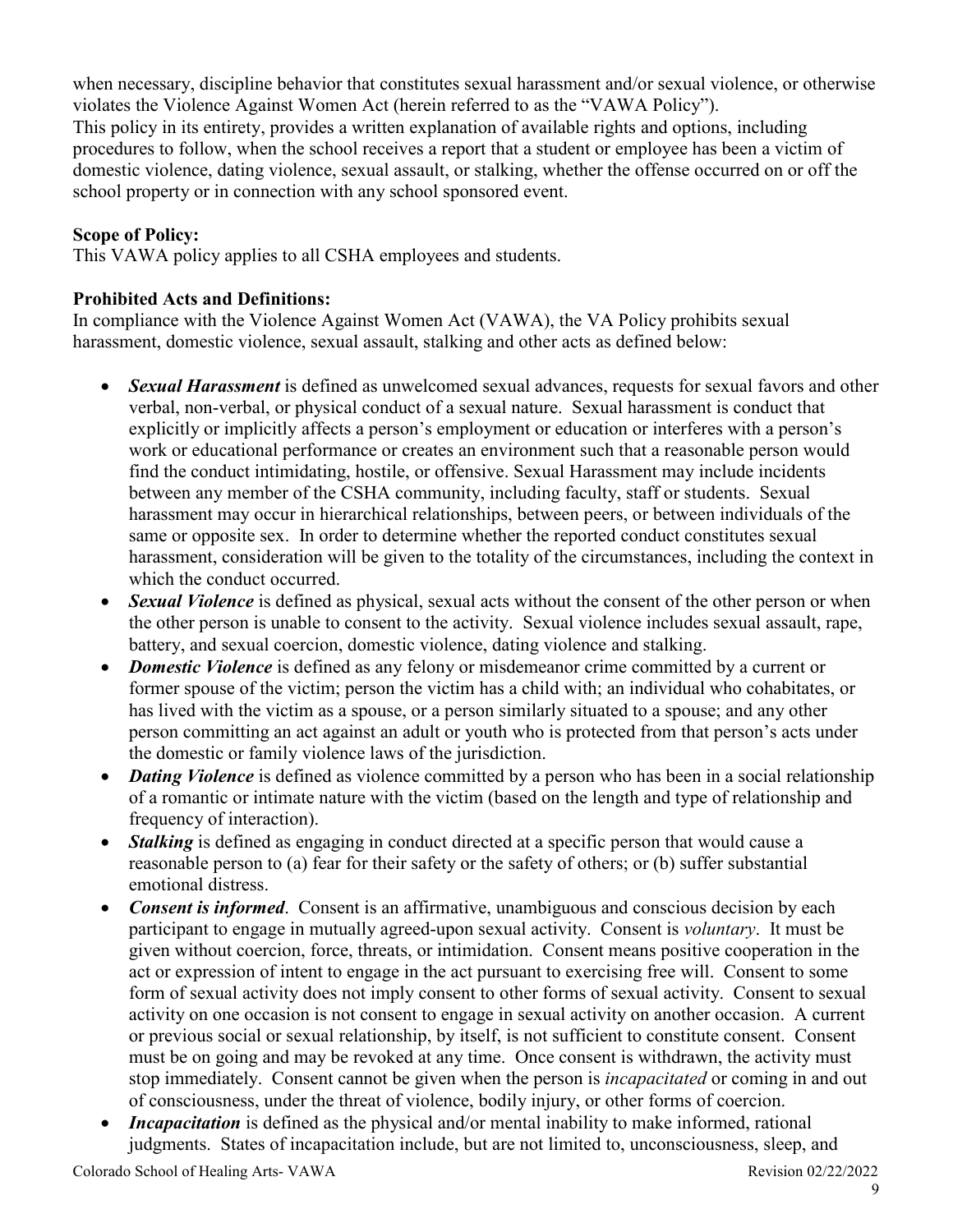blackouts. Where drugs or alcohol are involved, incapacitation is defined with consideration to how the substance consumed affects a person's decision making capacity, awareness of consequences, and ability to make fully informed judgments. Being intoxicated by drugs or alcohol does not diminish one's responsibility to obtain consent.

#### **Reporting:**

Reports of conduct that may constitute a violation of VAWA, Title IX, Discrimination, Harassment or Hate crimes may be made to either of the Director/VAWA Coordinator (Chris Smith), the Director of Education (Kris Will) or to the Assistant Director/Title IX(Amy Chavez) coordinator of the school. All incidents should be reported even if a significant time has passed. Reports should be brought forward as soon as possible after the alleged conduct occurs. Prompt reporting will better enable the school to respond, determine the issues, and provide an appropriate resolution and /or action. However, delaying a report may impede the school's ability to conduct an investigation and/or to take appropriate remedial actions.

Please be advised that conversations with fellow students, friends or outside confidential sources are not VAWA or Title IX reporting and will additionally require you to speak with the VAWA or Title IX coordinators listed in this policy.

See confidentiality section on next page.

## **Filing a Complaint for Title IX, VAWA, Discrimination, Harassment, Hate Crimes:**

To file a complaint:

VAWA Coordinator/ Director – Chris Smith, 303-986-2320, ext. 27 [chris@csha.net](file://FMServer/Policies/VAWA/chris@csha.net) Title IX Coordinator/ Assistant Director – Amy Chavez, 303-986-2320, ext. 24 [amy@csha.net](mailto:amy@csha.net) Director of Education – Kris Will 303-329-6026 (cell)  $kris@csha.net$ 

#### **Title IX and VAWA formal complaints:**

Formal complaint:

- A Title IX formal complaint is a document filed by a complainant or signed by the Title IX Coordinator.
- A VAWA formal complaint is a document filed by a complainant or signed by the VAWA Coordinator.

#### *Title IX, VAWA formal complaint Time Line:*

- CSHA will acknowledge receipt of the complaint in writing **within (3) three business days**.
- The investigation/hearing part of the process will be completed **within thirty (30) business days** from the date of the written acknowledgment of receipt of the complaint unless circumstances demand that an extension be granted by the Director/VAWA Coordinator, the Director of Education or the Assistant Director/Title IX Coordinator.
- The school will issue a written statement of the findings of the investigation **within fourteen (14) business days of the completion of the investigation/hearing**. The Findings Statement will be sent to the Complainant and Respondent via certified mail with return receipt through the U.S. Postal System.
- Appeals of investigation/hearing outcomes/decisions may be submitted **within five (5) business days** after date of written receipt of the decision.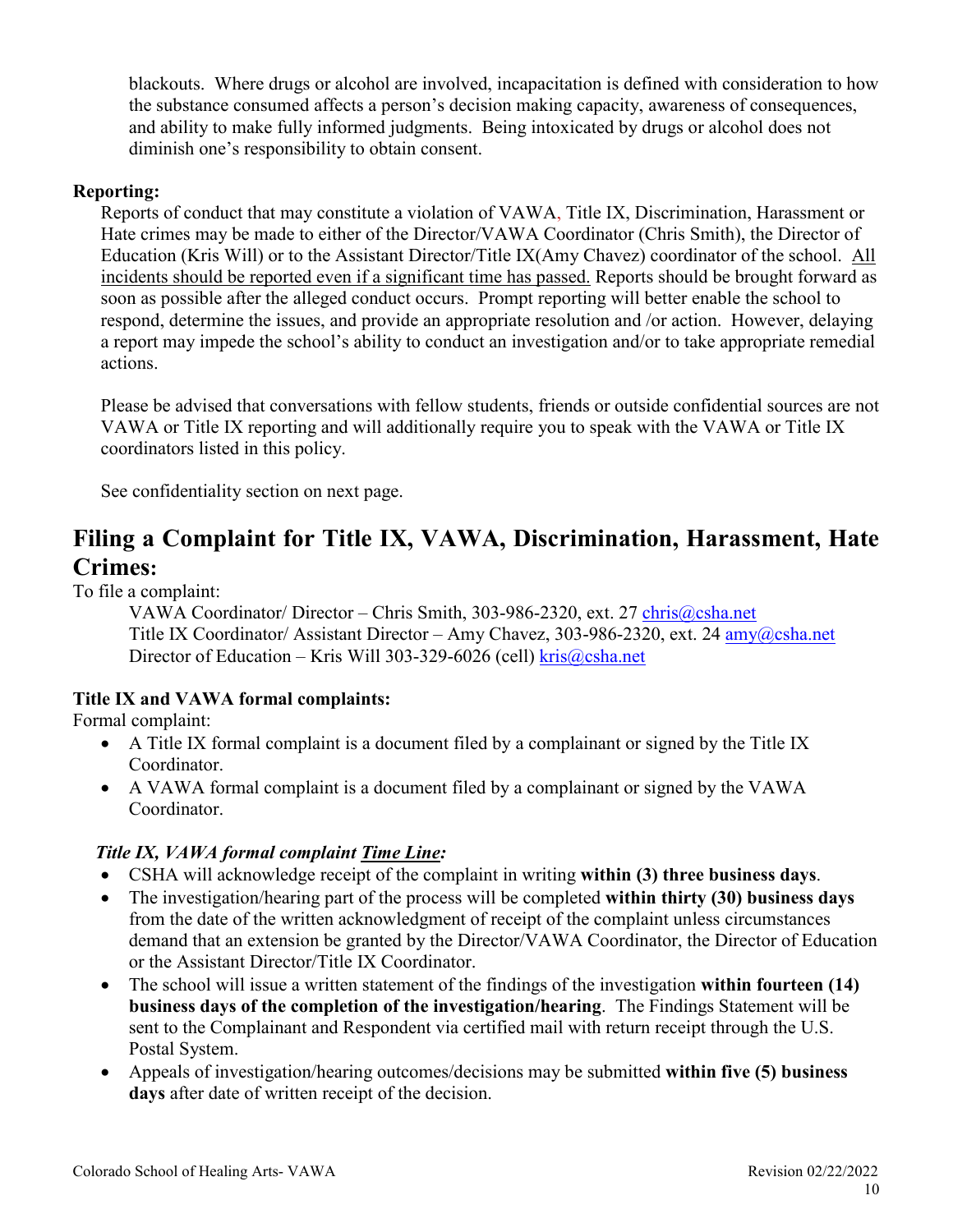#### *Investigation and Hearing for a formal Title IX or VAWA complaint:*

- CSHA will provide an equally prompt, transparent and unbiased investigation to both the **complainant** (*individual who is alleged to be the victim of the conduc*t) and the **respondent** (*an individual who has been reported to be the perpetrator of the conduct*).
- CSHA will acknowledge receipt of the complaint in writing within (3) three business days.
- The investigation/hearing process will be completed within thirty (30) business days from the date of the written acknowledgment of receipt of the complaint unless circumstances demand that an extension be granted by the Director/VAWA Coordinator, the Director of Education or the Assistant Director/Title IX Coordinator.
	- During the investigation, the school will objectively gather any and all evidence, review all school policies, speak with faculty, staff and/or students and respond to the initial complainant and the respondent. Any evidence gathered will be available to either party upon request.
	- CSHA will provide a live (in person or virtual) hearing with cross-examination that will be recorded and will notify the complainant and respondent in writing of the date of the hearing.
	- Both the complainant and respondent have equal opportunities for an advisor of their choice to be present at any meeting or interview and at the hearing. If either the respondent or complainant do not have an advisor for the hearing, the school will provide one free of charge.
	- At the hearing, the advisors (only) will have the opportunity to ask (approved) questions for cross-examinations.
	- Advisors provided by the school (as needed) and investigation/hearing decision makers will be chosen based on being free of conflict of interest and being unbiased.
	- Decisions will be made based on Preponderance of Evidence standard.
	- Investigations and hearings will follow the requirements in Title IX and VAWA rule

#### *Decision (Findings) and Response:*

- The school will issue a written statement of the findings of the investigation within fourteen (14) days of the completion of the investigation. The Findings Statement will be sent to the Complainant and Respondent via certified mail with return receipt through the U.S. Postal System.
- The Findings Statement will include a determination as to whether any Title IX or VAWA violations took place and will include any supportive measures for the complainant and any appropriate remedy or disciplinary actions for the respondent up to and including dismissal from the school. Disciplinary actions shall be determined on a case-by-case basis. Discipline decisions that affect a student or students shall be made in accordance with the terms of the CSHA Student Code of Conduct found in the school's Student Policies and Procedures and Employee handbooks.
	- Supportive Measures: Students/employees have the right to request these protective measures, if they can be reasonably accommodated, regardless if notification to law enforcement has been made or if the investigation/hearing outcome has yet to be determined. Possible supportive measures that may be requested by the respondent: change of schedule, leave of absence (LOA), withdrawal with ability to return without penalties, no contact orders for the respondent.
	- Disciplinary Actions for Students: Possible remedies/disciplinary actions for student respondent: probation, interim measures (suspension, leave of absence no contact orders, altered schedule, or any measures the school deems necessary to protect the safety of the CSHA community) or dismissal with or without ability to reapply.
	- Disciplinary actions for employees: Possible remedies/disciplinary actions for employees for violations of Title IX or VAWA Policy: Disciplinary action may include, but is not limited to probation, paid/unpaid suspension from work, altered work schedule, training or counseling specific to the offense or termination with or without the opportunity to re-apply for future employment.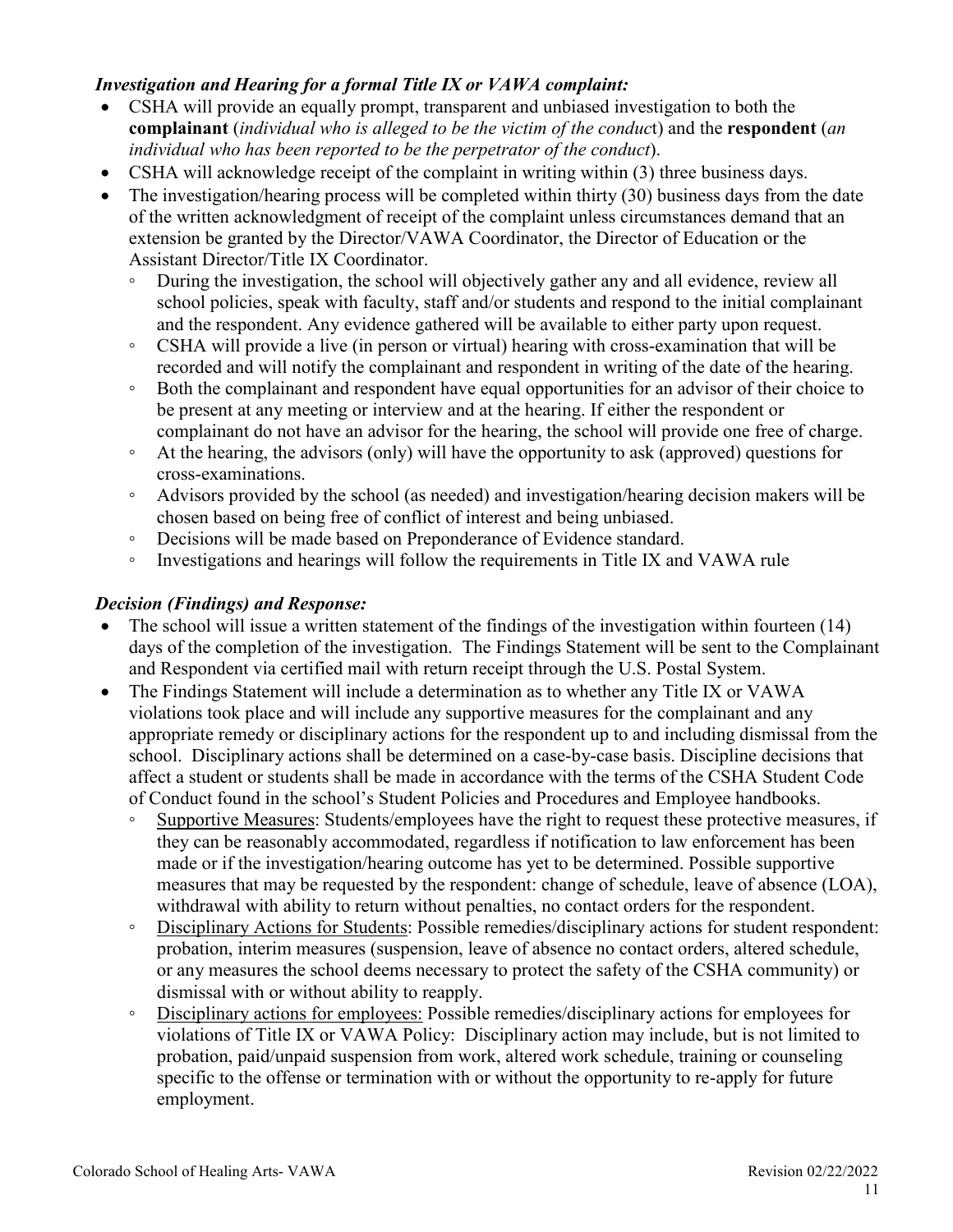• The final decision for any disciplinary action taken will be made by the Director/VAWA Coordinator, the Director of Education and Assistant Director/Title IX Coordinator or their designee.

#### *Appeals of investigation/hearing outcomes/decisions*

• Appeals of investigation/hearing outcomes/decisions may be submitted within five (5) business days after date of written receipt of the decision. Granting an appeal will be based on the ability to demonstrate any procedural irregularities, new evidence or conflicts of interest

#### **Retaliation:**

CSHA strictly prohibits, and will not tolerate, reprisals against any individual due to the participation in this process. A claim of retaliation shall be treated as a separate allegation of discrimination. The Colorado School of Healing Arts prohibits retaliation against a person who reports any form of discrimination, act of violence or harassment as defined in the school's Title IX or VAWA Policy. Additionally, retaliation is strictly prohibited against someone who assists another person with a complaint or a person who participates in the investigation and/or resolution of a complaint. Retaliation includes, but is not limited to threats, intimidation, and/or adverse actions related to employment or education.

#### **Confidentiality**

The Colorado School of Healing Arts shall protect the privacy of individuals involved in a report of any Title IX or VAWA violations in accordance with the Title IX rules, the VAWA rules and the Family Educational Rights to Privacy Act (FERPA), Colorado Law and CSHA policies.

A report of violations such as these may result in the gathering of extremely sensitive information about individuals in the school community. While such information is considered confidential, the school's obligations in accordance with FERPA may require CSHA to release personal information to appropriate officials due to a subpoena or judicial order. FERPA also permits disclosure to the complainant the final results of a disciplinary proceeding against the respondent, regardless of whether or not the school determined that a violation was committed.

Information regarding disciplinary action taken against the respondent shall not be disclosed except to the complainant without the respondent's consent, unless permitted by law, or unless it is necessary to ensure compliance with the safety of individuals.

#### **Sex Offense Prevention:**

The Colorado School of Healing Arts is dedicated to creating a safe environment for all members of the CSHA community. To assist in this goal, CSHA dedicates a bulletin board on the second floor as the Sex Offense Prevention and Safety board with on-going campaigns and information. CSHA discusses sexual assault prevention and safety issues specific to the massage therapy community throughout the classes in our Massage Therapy Program. Please also see the resources on the next few pages